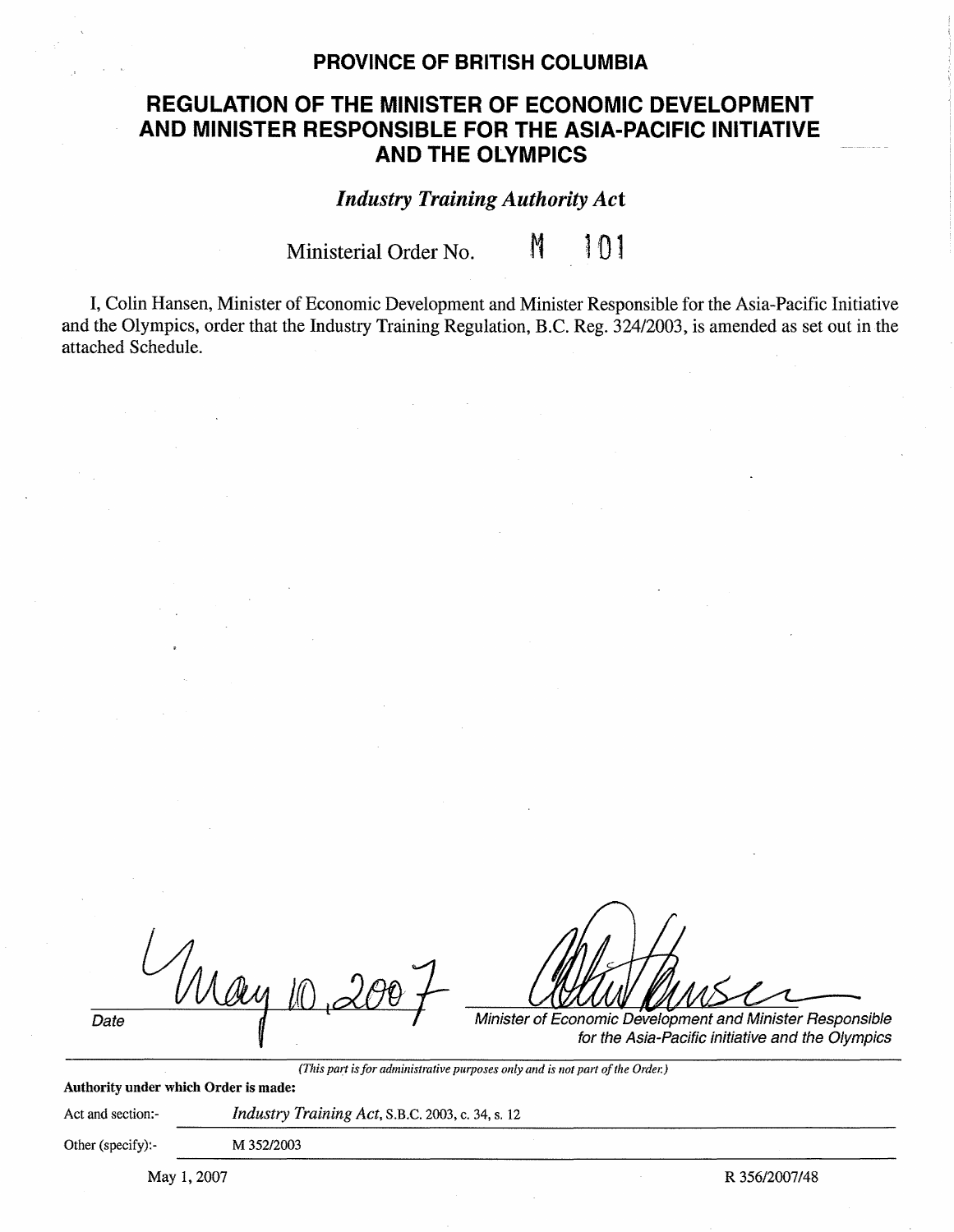## **SCHEDULE**

*I Paragraphs (a) to (ss) of section 2 of the Industry Training Regulation, B. C. Reg. 324/2003, are repealed and the following substituted:* 

(a) agricultural equipment technician;

(b) appliance service technician;

(c) automotive painter;

(d) automotive service technician;

(e) baker;

(f) boilermaker;

(g) bricklayer;

(h) cabinetmaker;

(i) carpenter;

G) concrete finisher;

(k) construction electrician;

(I) cook;

(m) electric motor system technician;

(n) electronics technician consumer products;

(o) floor covering installer;

(p) glazier;

(q) hairstylist;

(r) heavy duty equipment technician;

(s) industrial electrician;

(t) industrial mechanic (millwright);

(u) instrumentation and control technician;

(v) insulator (heat and frost);

(w) ironworker (generalist);

(x) ironworker (reinforcing);

(y) ironworker (structural/ornamental);

(z) lather (interior systems mechanic);

(aa) machinist:

(bb) metal fabricator (fitter);

(cc) mobile crane operator;

(dd) motor vehicle body repairer (metal and paint);

(ee) motorcycle mechanic;

(ff) oil burner mechanic;

(gg) painter and decorator:

(hh) partsperson;

(ii) plumber;

1 of 2